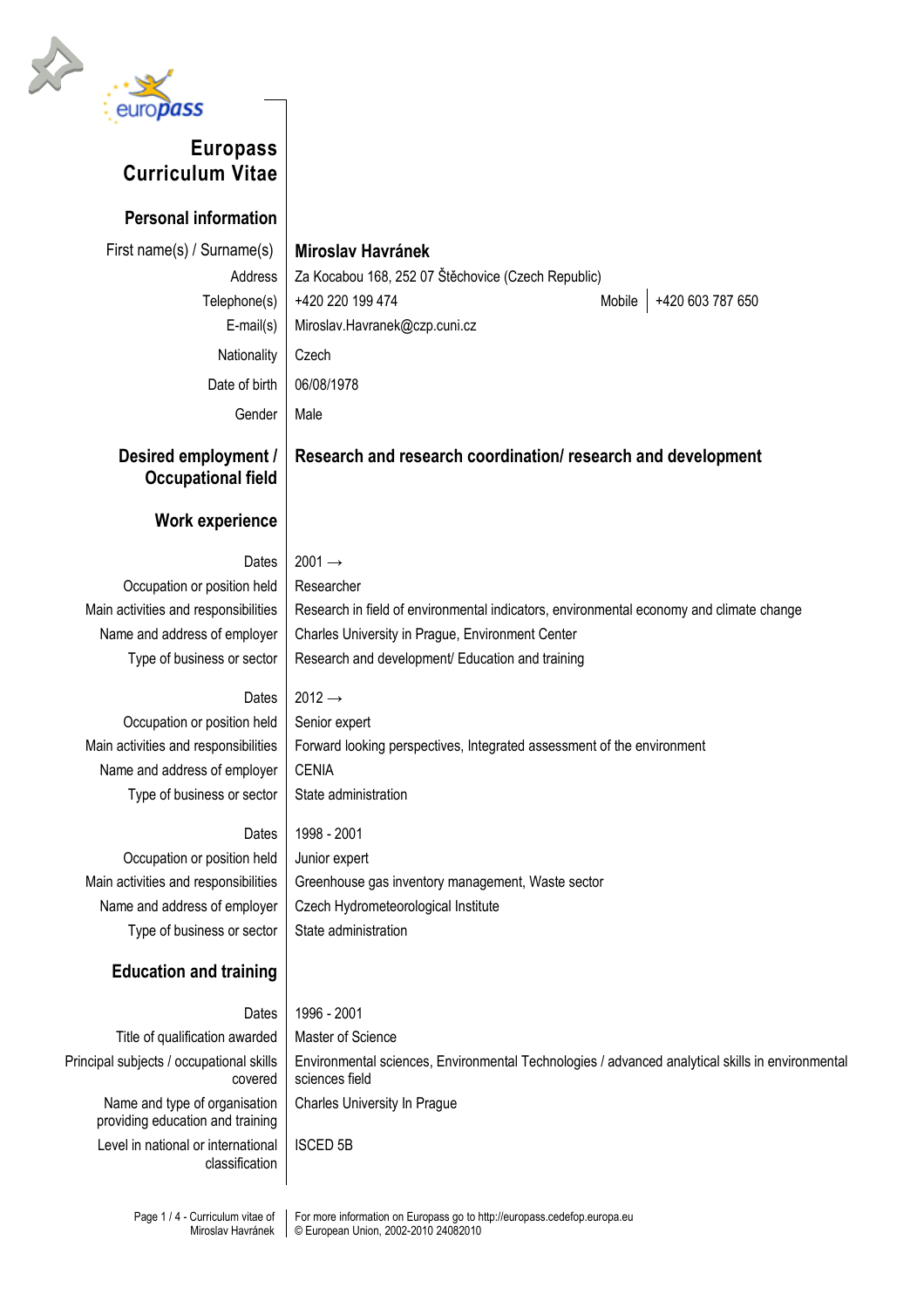#### Dates 2005

Principal subjects / occupational skills covered

> Name and type of organisation providing education and training

Multicriteria and multiscale environmental analysis, Ecological economy methods, Environmental Economy methods, Material and energy flows, Greenhouse gas emissions and projections

LIPHE4, 2nd Summer School on Developing Toolkits on Integrated and Participatory Analyses of Sustainability, CEMACAM Torre Guil, Sangonera la Verde, Murcia, Spain

#### **Personal skills and competences**

Mother tongue(s) **Czech**

| Other language(s)                                     |                                                                                                                                                                                                                                                            |                                      |                                                                                              |                                                                          |                                                                                                                                                                                       |                   |                   |                   |                |                   |  |
|-------------------------------------------------------|------------------------------------------------------------------------------------------------------------------------------------------------------------------------------------------------------------------------------------------------------------|--------------------------------------|----------------------------------------------------------------------------------------------|--------------------------------------------------------------------------|---------------------------------------------------------------------------------------------------------------------------------------------------------------------------------------|-------------------|-------------------|-------------------|----------------|-------------------|--|
| Self-assessment                                       | Understanding                                                                                                                                                                                                                                              |                                      |                                                                                              | <b>Speaking</b>                                                          |                                                                                                                                                                                       |                   |                   | Writing           |                |                   |  |
| European level (*)                                    | Listening                                                                                                                                                                                                                                                  |                                      | Reading                                                                                      |                                                                          | Spoken interaction                                                                                                                                                                    |                   | Spoken production |                   |                |                   |  |
| <b>English</b>                                        | C <sub>2</sub>                                                                                                                                                                                                                                             | Proficient user                      | C <sub>2</sub>                                                                               | Proficient user                                                          | C1                                                                                                                                                                                    | Proficient user   | C <sub>1</sub>    | Proficient user   | C <sub>2</sub> | Proficient user   |  |
| German                                                | A <sub>2</sub>                                                                                                                                                                                                                                             | <b>Basic User</b>                    | A <sub>2</sub>                                                                               | <b>Basic User</b>                                                        | A1                                                                                                                                                                                    | <b>Basic User</b> | A2                | <b>Basic User</b> | A <sub>2</sub> | <b>Basic User</b> |  |
|                                                       |                                                                                                                                                                                                                                                            |                                      |                                                                                              | (*) Common European Framework of Reference (CEF) level                   |                                                                                                                                                                                       |                   |                   |                   |                |                   |  |
| Social skills and competences                         | - problem solving, good adaptability, out-of-box thinking, good communication skills                                                                                                                                                                       |                                      |                                                                                              |                                                                          |                                                                                                                                                                                       |                   |                   |                   |                |                   |  |
| Organisational skills and competences                 | - organization of research, organization of conferences, workshops, organization of education courses                                                                                                                                                      |                                      |                                                                                              |                                                                          |                                                                                                                                                                                       |                   |                   |                   |                |                   |  |
| Computer skills and competences                       | - perfect knowledge of MS Office application/open office applications<br>- specialized software knowledge - LandGem, UNFCC reporter, Ecosense, Consideo, IPCC2006<br>- limited software knowledge - CorelDraw, ArcGIS, Acrobat Suite, Statistical software |                                      |                                                                                              |                                                                          |                                                                                                                                                                                       |                   |                   |                   |                |                   |  |
|                                                       |                                                                                                                                                                                                                                                            |                                      |                                                                                              |                                                                          |                                                                                                                                                                                       |                   |                   |                   |                |                   |  |
| <b>Additional information</b>                         | $2011 \rightarrow$                                                                                                                                                                                                                                         |                                      |                                                                                              |                                                                          |                                                                                                                                                                                       |                   |                   |                   |                |                   |  |
|                                                       | member of the European topic center on climate change vulnerabilities and adaptations                                                                                                                                                                      |                                      |                                                                                              |                                                                          |                                                                                                                                                                                       |                   |                   |                   |                |                   |  |
|                                                       | $2009 \rightarrow$                                                                                                                                                                                                                                         |                                      |                                                                                              |                                                                          |                                                                                                                                                                                       |                   |                   |                   |                |                   |  |
|                                                       | National reference center (NRC) for EEA - FLIS (forward looking indicators and systems)<br>$2010 \rightarrow$<br>Member of international society of industrial ecology (ISIE)                                                                              |                                      |                                                                                              |                                                                          |                                                                                                                                                                                       |                   |                   |                   |                |                   |  |
|                                                       |                                                                                                                                                                                                                                                            |                                      |                                                                                              |                                                                          |                                                                                                                                                                                       |                   |                   |                   |                |                   |  |
|                                                       |                                                                                                                                                                                                                                                            |                                      |                                                                                              |                                                                          |                                                                                                                                                                                       |                   |                   |                   |                |                   |  |
|                                                       |                                                                                                                                                                                                                                                            |                                      |                                                                                              |                                                                          |                                                                                                                                                                                       |                   |                   |                   |                |                   |  |
|                                                       | $2006 \rightarrow$                                                                                                                                                                                                                                         |                                      |                                                                                              |                                                                          | Person in charge of the National Inventory System of Greenhouse Gases (NIS) for the waste sector<br>member of the Advisory Board of the Charles University Grant Agency - Geosciences |                   |                   |                   |                |                   |  |
|                                                       |                                                                                                                                                                                                                                                            |                                      |                                                                                              |                                                                          |                                                                                                                                                                                       |                   |                   |                   |                |                   |  |
|                                                       | $2005 \rightarrow$                                                                                                                                                                                                                                         |                                      |                                                                                              |                                                                          |                                                                                                                                                                                       |                   |                   |                   |                |                   |  |
|                                                       |                                                                                                                                                                                                                                                            |                                      |                                                                                              |                                                                          |                                                                                                                                                                                       |                   |                   |                   |                |                   |  |
|                                                       | $2012 \rightarrow$                                                                                                                                                                                                                                         |                                      |                                                                                              |                                                                          |                                                                                                                                                                                       |                   |                   |                   |                |                   |  |
|                                                       | Certified review expert under UNFCCC on GHG inventories<br>$2009 \rightarrow$                                                                                                                                                                              |                                      |                                                                                              |                                                                          |                                                                                                                                                                                       |                   |                   |                   |                |                   |  |
|                                                       |                                                                                                                                                                                                                                                            |                                      |                                                                                              |                                                                          |                                                                                                                                                                                       |                   |                   |                   |                |                   |  |
|                                                       | Member of national standards committee on ecological footprint standards (under Global Footprint<br>network)                                                                                                                                               |                                      |                                                                                              |                                                                          |                                                                                                                                                                                       |                   |                   |                   |                |                   |  |
|                                                       |                                                                                                                                                                                                                                                            | $2006 \rightarrow 2008$              |                                                                                              |                                                                          |                                                                                                                                                                                       |                   |                   |                   |                |                   |  |
|                                                       |                                                                                                                                                                                                                                                            |                                      | member of the WG of Government Council for Sustainable Development on sustainable production |                                                                          |                                                                                                                                                                                       |                   |                   |                   |                |                   |  |
| Page 2 / 4 - Curriculum vitae of<br>Miroslav Havránek |                                                                                                                                                                                                                                                            | © European Union, 2002-2010 24082010 |                                                                                              | For more information on Europass go to http://europass.cedefop.europa.eu |                                                                                                                                                                                       |                   |                   |                   |                |                   |  |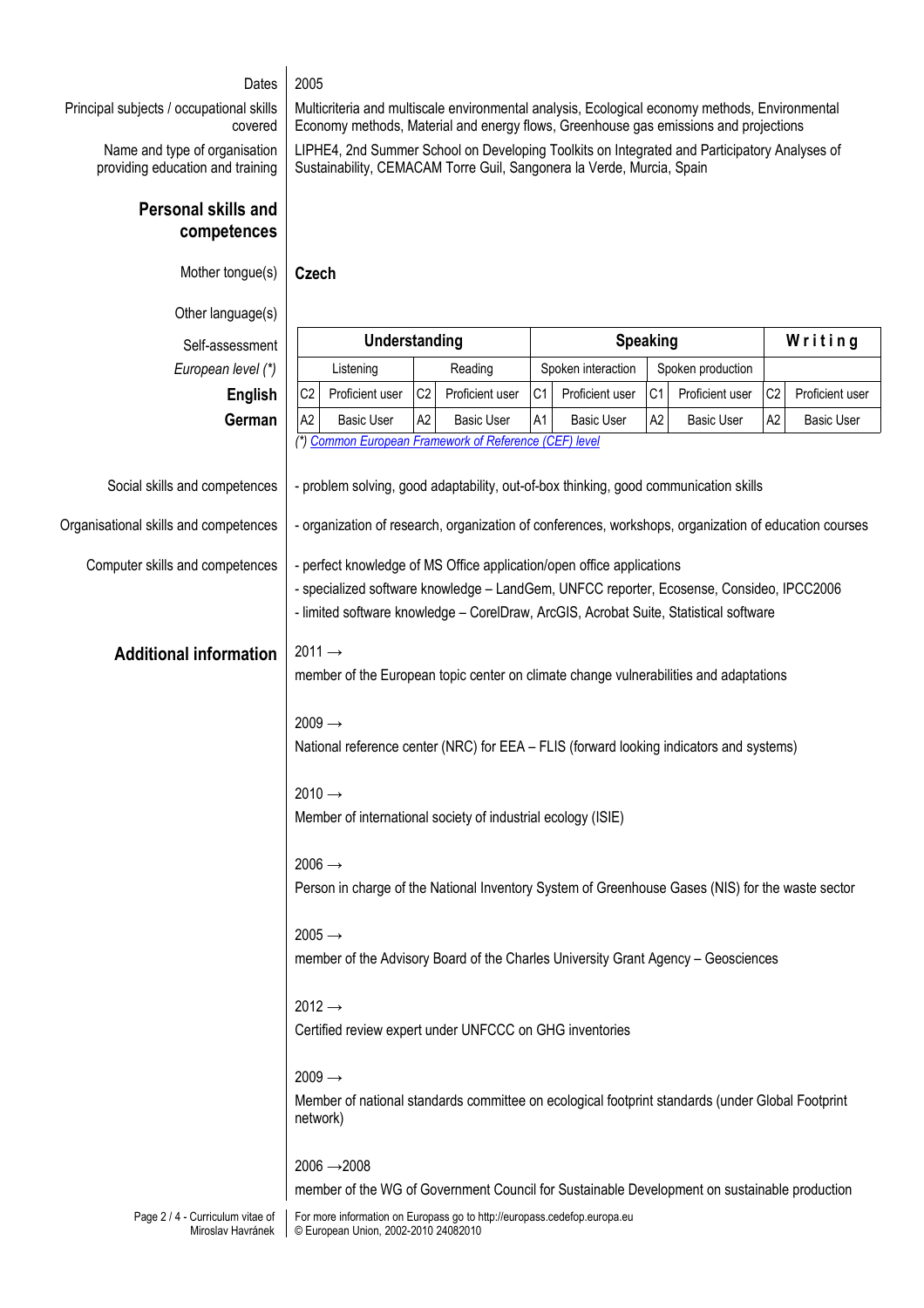and consumption

 $2005 \rightarrow$ 

member of the WG of Government Council for Sustainable Development on Local Agenda 21 (since 2009 host member)

Publications:

Weinzettel, Jan, Miroslav Havránek, and Milan SČasnÝ. "A consumption-based indicator of the external costs of electricity." Ecological Indicators In Press, Corrected Proof (n.d.). DOI: 16/j.ecolind. 2011.04.035

KENNEDY, Christopher, STEINBERGER, Julia, GASSON, Barrie, HANSEN, Yvonne, HILLMAN, Timothy, HAVRÁNEK, Miroslav, PATAKI, Diane, PHDUNGSILP, Aumnad, RAMASWAMI, Anu, VILLABA MENDEZ, Gara. Greenhouse Gas Emissions from Global Cities. Environmental Science and Technology. 2009, vol. 43, is. 19, pp. 7297-7302, DOI: 10.1021/es900213p

KENNEDY, Christopher, STEINBERGER, Julia, GASSON, Barrie, HANSEN, Yvonne, HILLMAN, Timothy, HAVRÁNEK, Miroslav, PATAKI, Diane, PHDUNGSILP, Aumnad, RAMASWAMI, Anu, VILLABA MENDEZ, Gara. Methodology for inventorying greenhouse gas emissions from global cities. Energy Policy. 2009 (in press) doi:10.1016/j.enpol.2009.08.050

Kovanda, Jan, Havránek, Miroslav, Hák, Tomáš. Situační zpráva ke strategii udržitelného rozvoje České republiky, 1. vyd., Praha: MŽP, 2009.s. 47-50, ISBN 978-80-7212-488-6.

HAVRÁNEK, Miroslav (ed.) ConAccount 2008: urban metabolism - measuring the ecological city, 1st edition. Prague: Charles University Environment Center, 2009. ISBN 978-80-87076-12-5.

FIKAR, Pavel, HAVRÁNEK, Miroslav. Energy metabolism of the Prague city. In HAVRÁNEK, Miroslav ConAccount 2008: urban metabolism - measuring the ecological city, 1st edition. Prague: Charles University Environment Center, 2009.s. 74-94, ISBN 978-80-87076-12-5.

HAVRÁNEK, Miroslav, ŠČASNÝ, Milan. Impact indicators of airborne pollution and climate change: Application of the ExternE method for chemical economic sectors in the EU. In HAVRÁNEK, Miroslav ConAccount 2008: urban metabolism - measuring the ecological city, 1st edition. Prague: Charles University Environment Center , 2009.s. 107-119, ISBN 978-80-87076-12-5.

HAVRÁNEK, Miroslav, VAČKÁŘ, David. Ecological footprint of the Czech Republic: Robustness of Energy Conversion Approaches. Paper at the International Ecological Footprint Conference, Cardiff, 8-10.5. 2007.

MOLDAN, Bedřich, HÁK, Tomáš, KOVANDA, Jan, HAVRÁNEK, Miroslav, KUŠKOVÁ, Petra. Sustainability Indicators : A Scientific Assessment. 1st edition. Edited by Tomáš Hák, Bedřich Moldan, Arthur Lyon Dahl. Washington : Island Press, 2007. SCOPE Series, sv. 67. ISBN 9781597261302. Geobiosphere Load: Proposal for an Index, s. 223-235.

KOVANDA, Jan, HAVRÁNEK, Miroslav, HÁK, Tomáš. Calculation of the "net additions to stock" indicator for the Czech Republic using a direct method. Journal of Industrial Ecology. 2007, vol. 11, no. 4, s. 140-154. ISSN 1088-1980. IF 2007: 1,962

MELICHAR, Jan, HAVRÁNEK, Miroslav. Oceňování externích nákladů z výroby elektřiny v ČR. Ekologie a právo. 2006, roč. 5/2006, č. 13.11.2006, s. 5-8. ISSN 1211-1139